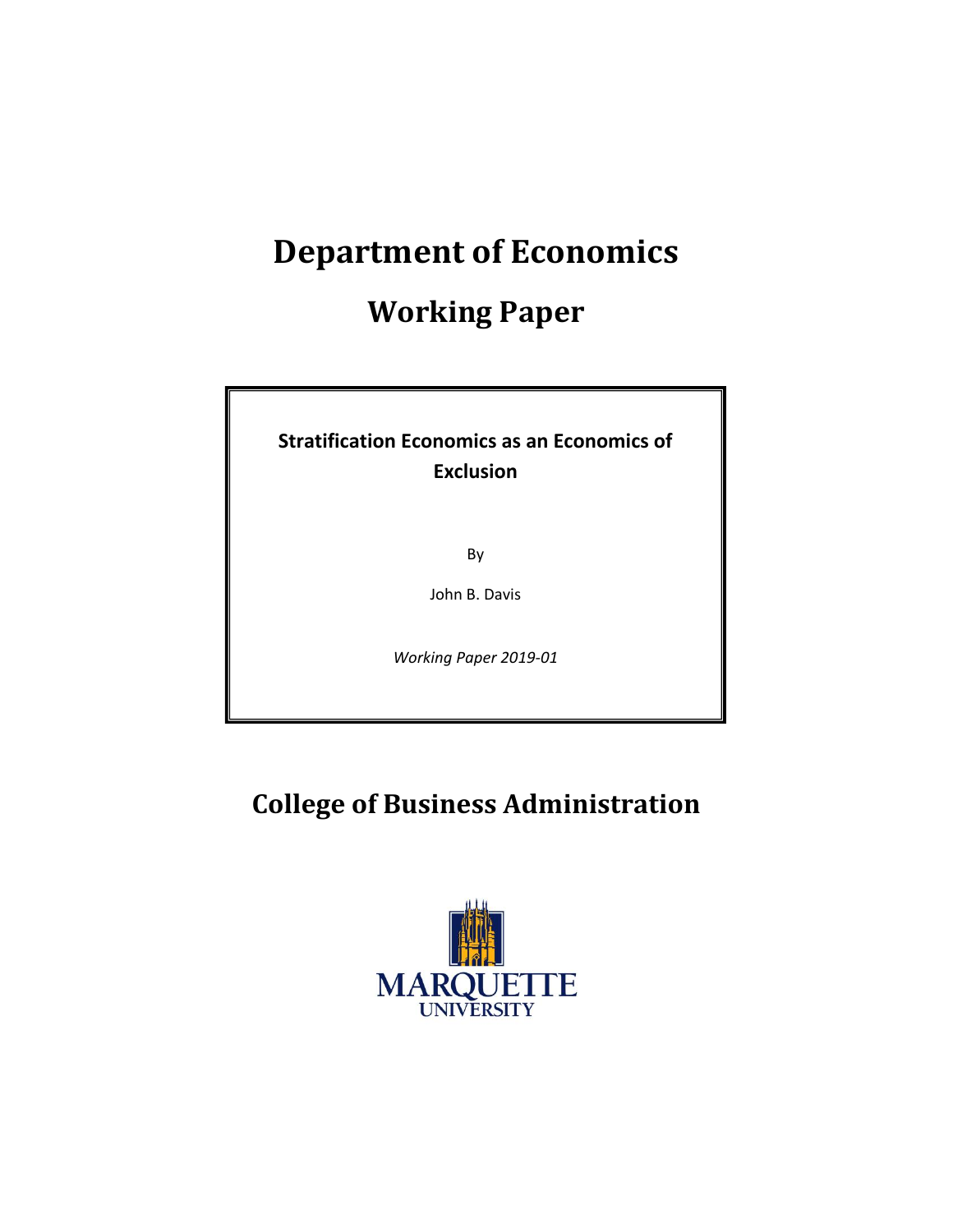#### **Stratification Economics as an Economics of Exclusion**

*John B. Davis Marquette University and University of Amsterdam john.davis@mu.edu*

**Abstract:** Stratification Economics (SE) is an emergent sub-field in economics, but its JEL classification misrepresents its content and its relationship to the whole of economics. This paper first develops a more accurate characterization of SE by identifying its differences with Mainstream Economics (ME), its commonalities with economics in a broad sense, and how the combination of these differences and commonalities define it as a distinct research program. It then applies this definition to an economic goods taxonomy that makes a distinction between local public goods and common pool goods to interpret SE'S distinct research program as an economics of exclusion. The paper closes with a discussion of how SE might explain socioeconomic change in social group identity terms.

**Keywords:** stratification, social group identity, complex systems, local public goods, common pool goods, exclusion, political alliance

**JEL codes**: B41, Z13

#### *1. Introduction: The position of Stratification Economics within Economics*

Stratification Economics (SE) investigates significant and enduring disparities in income and wealth by social groups, particularly by race and gender, especially those associated with discrimination in labor and housing markets (Darity, 2005; Stewart, 2008). Income and wealth, of course, are categories as fundamental as any in economics, and discrimination manifests itself through the price mechanism, perhaps the central concern of economics. This then suggests that persistent differences across social groups in income and wealth that SE investigates should be a central topic of research in economics, and SE accordingly ought to occupy a prominent place in the discipline.

However, particularly in regard to race there exist few locations in the economics journal literature where systematic disparities in economic opportunities by race and gender can be explicitly addressed, as William Darity recently argued in this journal (Darity, 2018). This paper discusses how SE has been excluded from the professional economics journal literature, tracing this to economics' institutionalized system of organizing its categories and topics of investigation, the *Journal of Economic Literature* (JEL) classification of fields, specializations, and areas of research, and links this to the exclusion of the issue of race and social economic stratification from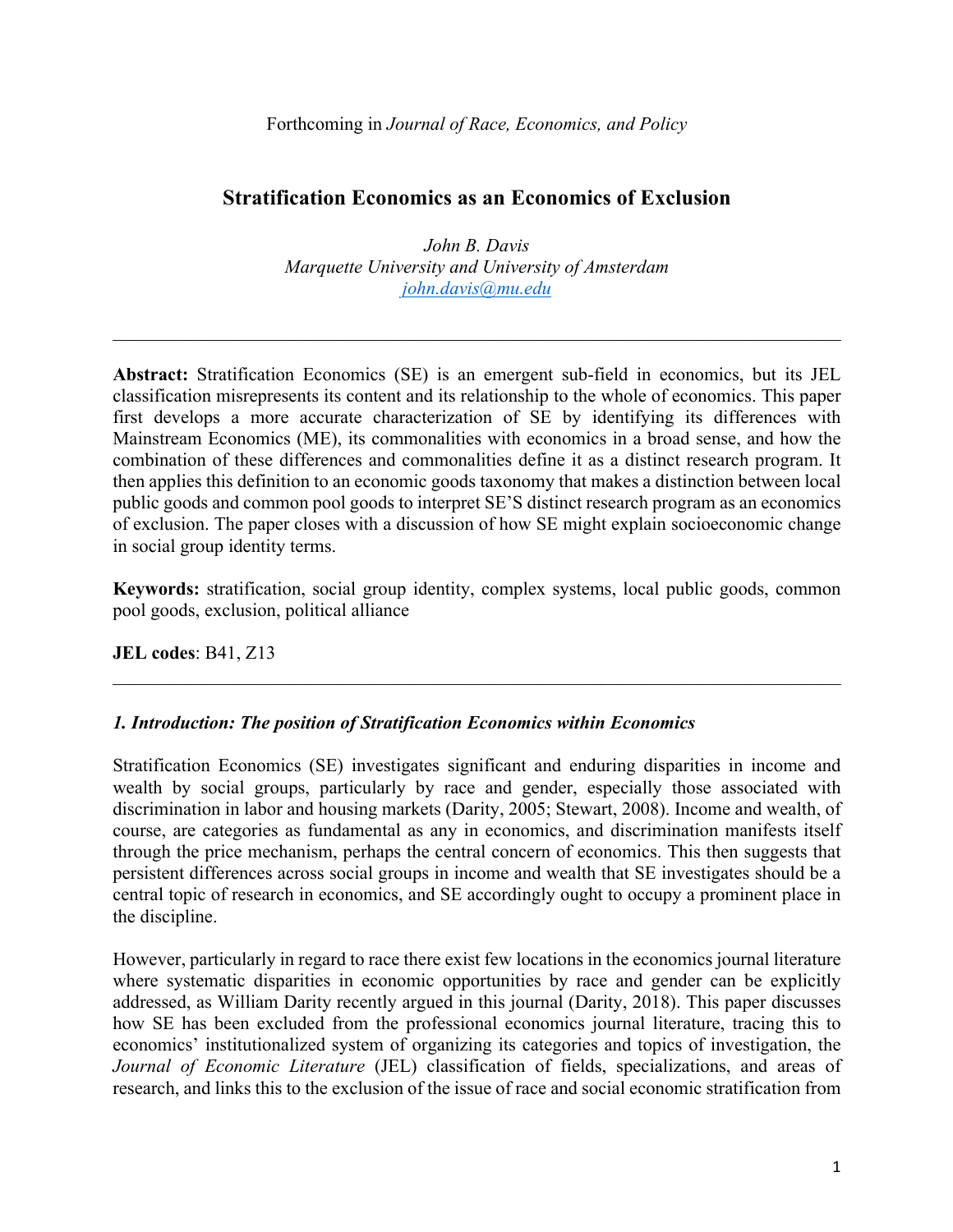mainstream economics discourse. In doing so, it aims to set out how SE differs as an economics approach from mainstream economics.

Consider, then, where SE falls in economics' authoritative *Journal of Economic Literature* (JEL) classification of fields, specializations, and areas of research. The JEL code places SE in subcategory Z13: Economic Sociology; Economic Anthropology; Social and Economic Stratification. The category Z under which Z13 falls is designated: Other Special Topics. In contrast, Microeconomics, which concerns how markets work, is listed early in the JEL code's alphabetic order as category D. Macroeconomics, which concerns aggregate market performance, is category E. Public economics, which addresses the role of government in the economy is category H (still in the top half of the alphabet). The implication is clear. SE'S relegation to the end of the alphabet and under the 'left-overs' label Other Special Topics tells us that its concerns have little standing in the economics profession despite their traditional economic focus. Why?

Surely one reason for this placement are deep, entrenched prejudices in American society that work to silence the investigation of systematic disparities in economic opportunities and wellbeing across social groups especially by race and gender. Apart from this, on a purely theoretical level ME's long-standing adherence to the view that individuals are atomistically defined in terms of their 'private' preferences has served as an effective bulwark against any sort of investigation aimed at explaining people's behavior and economic outcomes in terms of their social group locations. Indeed, economics is somewhat unique among the social sciences in its de-emphasis on research on inequality. For example, the American Sociological Association has a section on Racial and Ethnic Minorities and a companion journal, *Sociology of Race and Ethnicity*, and the American Political Science Association has a section on Race, Ethnicity, and Politics. Black scholars are also on the editorial boards of both those fields' major journals, though not in economics.

In contrast, SE in fact makes individuals social group locations central to explaining their behavior and economic outcomes; thus, its relegation to the periphery of the profession is not surprising, despite its otherwise traditional concern with income, wealth, and how markets work. Indeed, its listing along with Economic Sociology and Economic Anthropology indicates that it is perceived to fall on the margins of economics, closer to other social science disciplines and their concerns than the purported main concerns of the profession (thus, perhaps a 'courtesy' to be included in economics and have a JEL classification at all!).

If SE's position in the economics profession, then, is at least in part a matter of fundamental theoretical differences regarding the nature of individuals, are there other fundamental theoretical differences that distinguish it from the Mainstream? At the same time, since SE is clearly still concerned with fundamental economic concerns, what does it share with economics in general (assuming economics is not reducible to ME)? Then, how does this combination of differences and commonalities define SE as a distinct research program?

In section 2, I discuss the first question. In section 3, I discuss the second. Section 4 addresses the third question. Section 5 then uses the conclusions of these sections to apply the characterization of SE they produce to the standard goods taxonomy's distinction between local public goods and common pool goods to explain SE's distinctive approach as an economics of exclusion. Section 6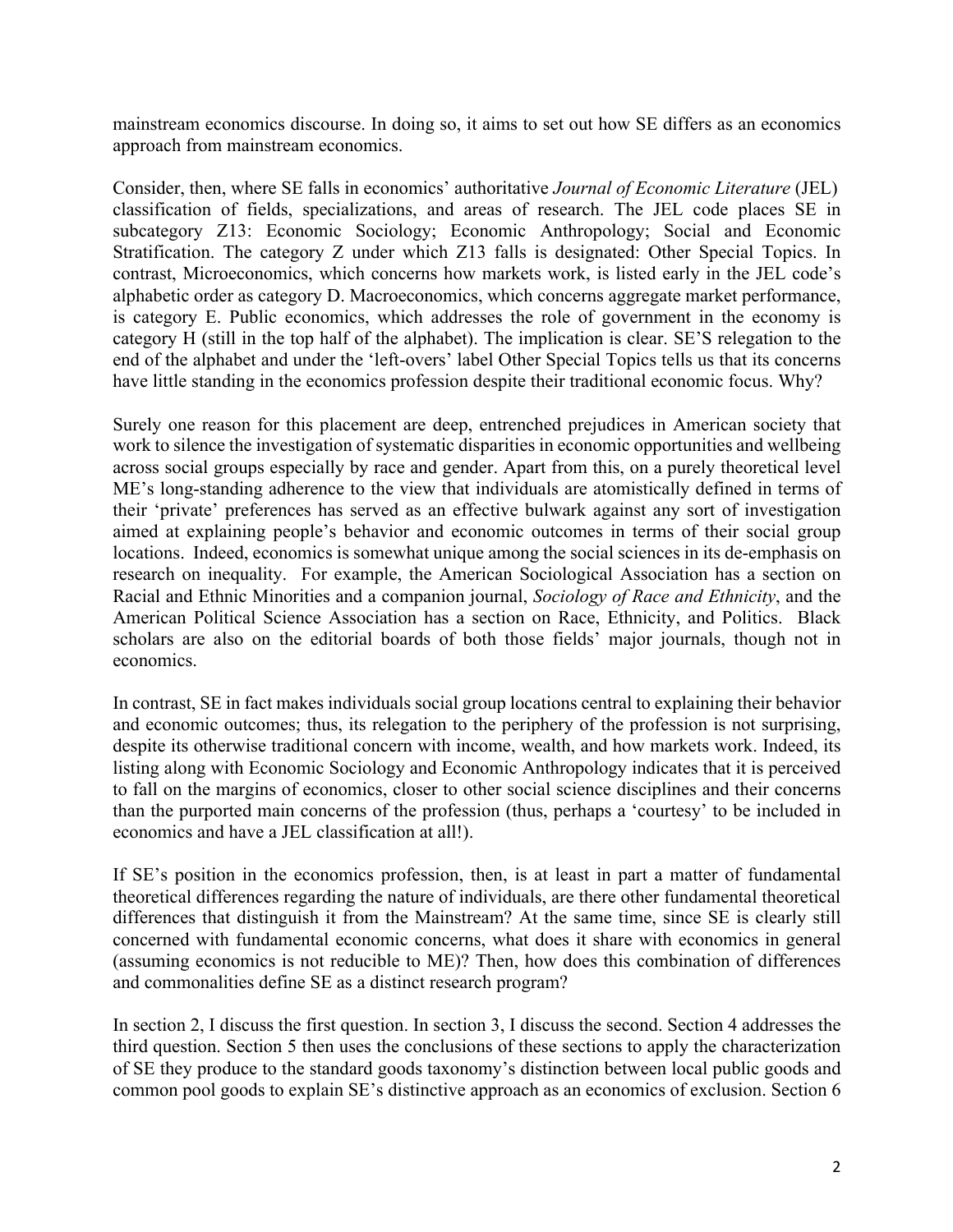discusses how we might understand the connected evolution of social and market processes. Section 7 concludes with brief remarks on the status and future respectively of ME and SE.

#### *2. Differences between ME and SE*

The difference between ME and SE regarding what individuals are is an appropriate point of entry for identifying a larger set of differences between the two, because of what this difference implies regarding: (i) the subject matter of economics and (ii) the types of concepts economics should employ. The standard private preferences view of the atomistic individual is well known. In contrast, SE's view can be labeled a social identity conception of the individual since it makes individuals' social group locations fundamental, and since this is generally explained in terms of individuals' identification with social groups (Darity, Mason, and Stewart, 2006). Consider, then, what follows from this difference.

#### *(i) The subject matter of economics*

A key difference between the Mainstream and SE concerns the relationship between the economy and society. For ME, with its primary focus on market relationships, society is embedded in the economy and market relationships explain social relationships, not the reverse. For example, in Gary Becker's (1957) influential analysis of discrimination in labor markets, discrimination should ultimately disappear because it is incompatible with competitive market forces. That is, a social issue can be adequately addressed by the market process. In contrast, for SE, with its primary focus on social relationships, and specifically intergroup inequality, the economy is embedded in society and social relationships explain market relationships, so that the laws or dynamics of society explain how the economy works, not that society is explained by how the economy works. Contrary to Becker's prediction, then, we should not be surprised that discrimination in labor markets persists, even where markets are competitive, since discrimination is rooted in social prejudices that act on how markets work (cf. Darity *et al*., 2017, pp. 47-50).

This difference does much to explain SE's relegation to the end of the JEL code where it is associated with anthropology and sociology, both of which explain markets by social processes. It also helps explain SE's lesser status in terms of the Mainstream's understanding of economics as a distinct science with its own special characteristics. Mainstream economists generally regard economics as not only fundamentally different from other social sciences, but also more rigorous than other social sciences (cf. Lazear, 2000).<sup>1</sup> A corollary of this view is that ME has a distinct conceptual apparatus that cannot be translated into the discourses of other social sciences, nor vice versa. Thus, underlying SE's placement in the JEL code is the implicit assumption that SE misunderstands the nature of (Mainstream) economics.<sup>2</sup>

#### *(ii) The types of concepts economics should employ*

 $\overline{\phantom{a}}$ 

<sup>&</sup>lt;sup>1</sup>Lazear used these two assumptions to defend economics imperialism, essentially by applying a standard trade theory model to exchanges between disciplines. I discuss this and ME's view of the relationships between economics and different social science disciplines at length in Davis (2016).

<sup>2</sup> Economics is also distinguished from other social sciences in that researchers appear more likely to subscribe to genetic and cultural explanations for inequality (cf. *e.g*., Barth *et al*. 2018).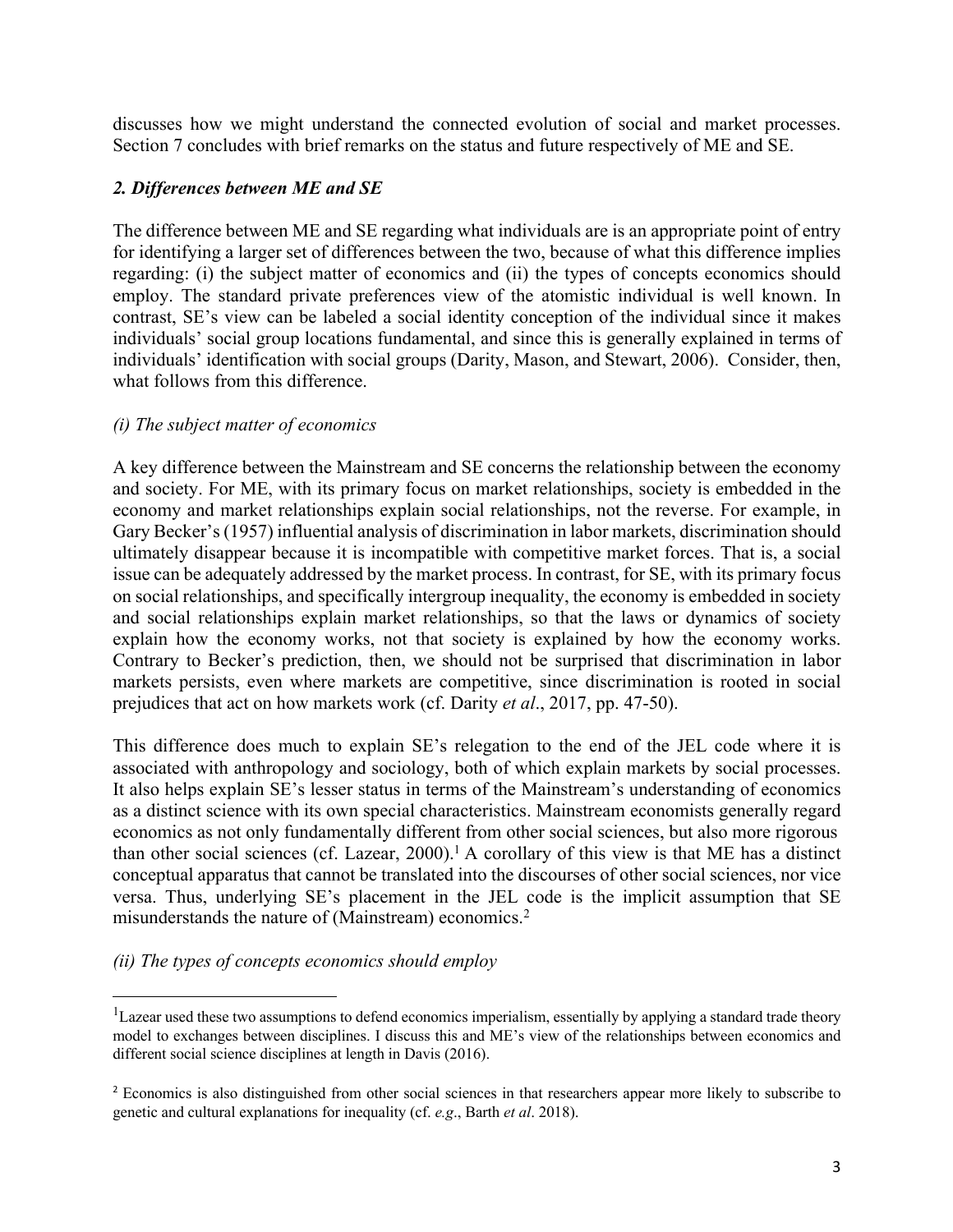An implication of this is that SE does not use the types of concepts appropriate to (Mainstream) economics.3 For example, ME explains market exchange, a kind of social interaction, strictly in terms of economics' own concept of comparative advantage, and rules out not only any reference to the influence of the 'non-economics' concept of social power in explanations of how markets work, but also anything that might be understood as exploitation, both of which are concepts used to explain market exchange in other social sciences. This disciplinary restriction of economics' concepts and discourse coordinates nicely with its view of the relationship between the economy and society, namely, that society is embedded in the economy since that embedding makes those 'non-economics' concepts irrelevant. Two views, then, exist in the Mainstream regarding what role other social sciences might have in economics: a radical (or conservative) view that denies any place in economics for concepts not explained in pure market terms; a moderate (or liberal) view that characterizes social relationships outside of market relationships as mere 'externalities' whose main characteristic is that they may distort how markets should work.<sup>4</sup>

In contrast, SE emphasizes social power and exploitation as key factors determining how some social groups maintain advantages in income and wealth over others. Indeed, the concept of stratification refers to hierarchical ordering of social groups in social and economic terms. From this perspective, ME's concept of 'externalities' instead works to obscure the causes of differential market outcomes both by dismissing factors outside markets working on markets from economic analysis and by suggesting that as mere 'externalities' these factors are not even particularly significant.<sup>5</sup>

Further, regarding the types of concepts economics should employ, not only does ME restrict the discourse of positive economics, it also restricts the discourse of normative economics in its exclusive attention to welfare and efficiency as modes of evaluation. Normative concerns such as justice and fairness are either ignored altogether in economic policy recommendations, or they are framed as a cost on the efficient operation of markets in what are termed equity-efficiency tradeoffs. Other normative concerns such as the value of community, individual dignity, rights of peoples, etc. consequently find essentially no place at all in ME.

However, for SE, these normative concerns are immediate to the ethical critique of social stratification. Welfare is not defined in terms of efficient markets but rather in terms of a concept of well-being built around justice and fairness. Table 1, then, summarizes this section's conclusions in terms of five main differences between ME and SE.

l <sup>3</sup> Joan Robinson's economics of imperfect competition account of labor exploitation is an exception, though the exploitation interpretation is rarely noted in ME.

<sup>&</sup>lt;sup>4</sup> For example, if a doctor personally 'cares' for the well-being of a patient, this constitutes an externality lying beyond the market transaction involved in providing health care that in principle might distort the provision of health care (Davis and McMaster, 2017, ch. 1).

<sup>&</sup>lt;sup>5</sup> Contrast this with the view that externalities are ubiquitous since firms systematically shift and 'externalize' their costs onto society, thus imposing them on non-market agents (Kapp, 1970). Environmental costs are a classic example.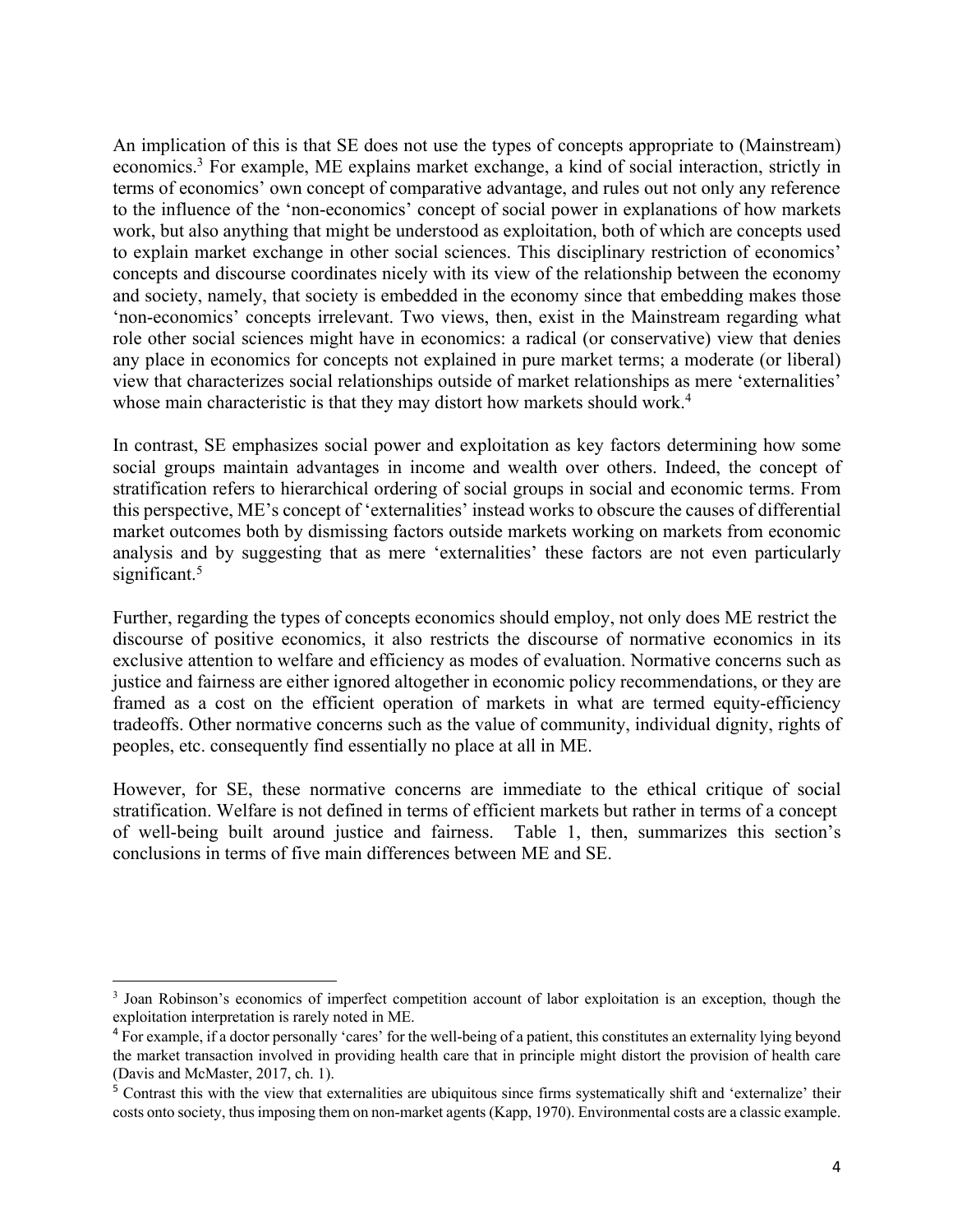#### **Table 1**

#### **Differences between ME and SE**

| <b>Differences</b>                                | <b>ME</b>                                                               | <b>SE</b>                                                                                                         |
|---------------------------------------------------|-------------------------------------------------------------------------|-------------------------------------------------------------------------------------------------------------------|
| Individual conception                             | Atomistic/private preferences                                           | Social group locations are<br>fundamental                                                                         |
| Relationship between the<br>economy and society   | Society is embedded in the<br>economy                                   | The economy is embedded in<br>society                                                                             |
| Economics in relation to<br>other social sciences | Economics is independent of<br>and superior to other social<br>sciences | Economics is closely<br>connected to other social<br>sciences                                                     |
| Economics' concepts and<br>discourse              | Market-related only                                                     | Market and other social<br>relationships are intertwined                                                          |
| Economics' normative scope                        | Restricted to efficiency and<br>welfare                                 | Primary attention to justice,<br>fairness, community, dignity,<br>rights, etc. in a broad theory<br>of well-being |

I turn, then, to what SE shares with economics in a broad sense extending beyond the specific commitments of ME.

#### *3. Commonalities between economics and SE*

SE is clearly concerned with fundamental economic issues, and thus despite the differences listed above also shares certain commonalities with economics in general. I distinguish two kinds of commonalities: (i) shared conceptual structures and (ii) shared modes of economic reasoning.

#### *(i) Shared conceptual structures*

SE's fundamental concern with the enduring character of disparities in income and wealth by social groups and by race and gender tells us that it employs equilibrium-type concept as a means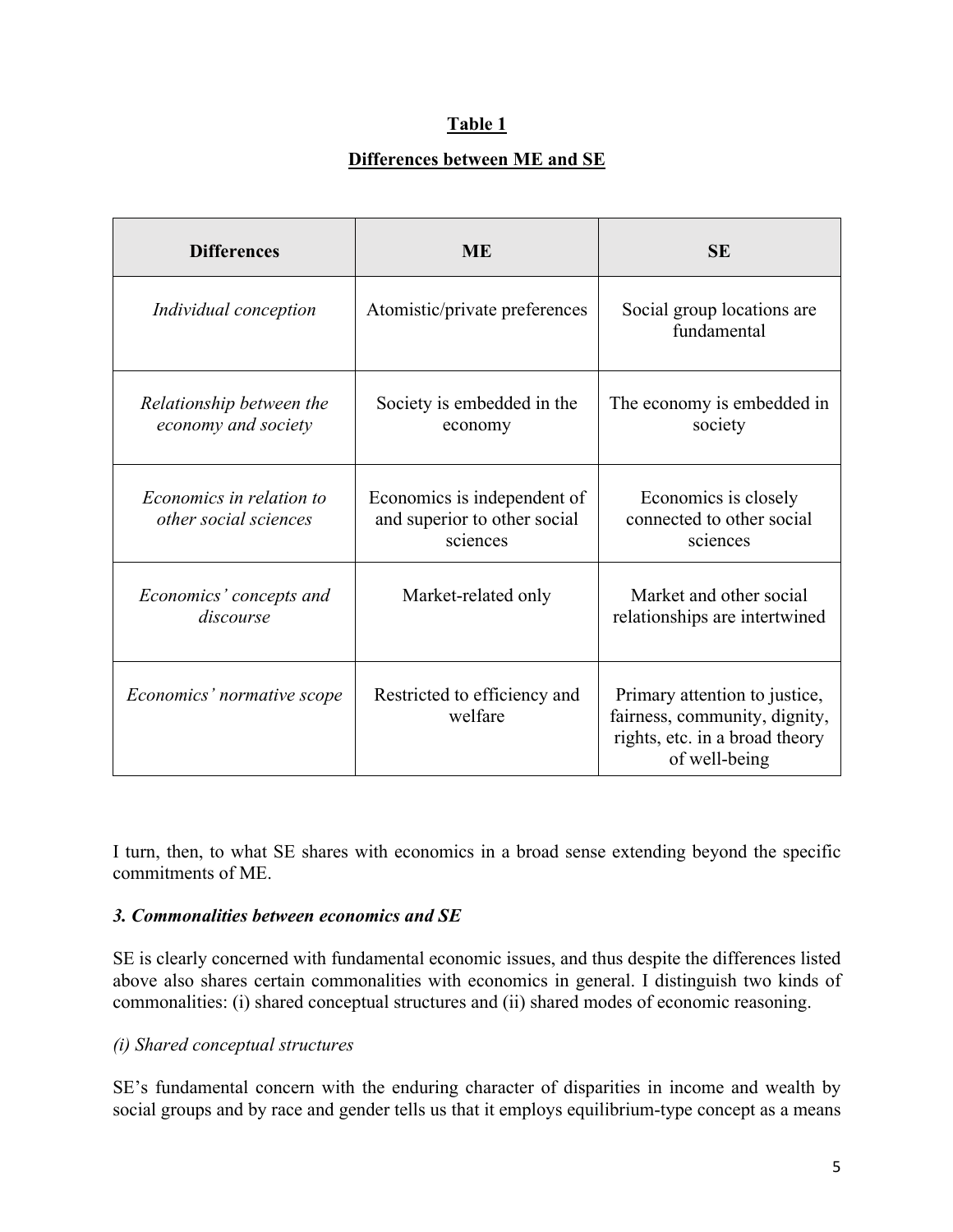of explaining how the economy continually gravitates to identifiable patterns of interaction. The Black-White wage differential, for example, is not an occasional manifestation of how markets work, but rather the product of persistent forces that continually to drive markets to this result. Similarly, housing discrimination is not a phenomenon lacking any clear pattern over time, but rather a well-identified outcome constantly and repeatedly produced across all sorts of housing markets.

I will argue in the next section that, given its differences from ME discussed above, how SE uses the concept of equilibrium is quite different from how the concept is used in ME. Here, I simply say that the concept refers to the tendency of the economy to settle into identifiable relationships which can be investigated in terms of underlying forces – a general meaning that does not specify the types of relationships involved. In equilibrium theory, then, this gravitation to identifiable relationships is especially explained in terms of their stability. Stable relationships are not just ones an economy gravitates to from time to time but ones that if disturbed the economy tends to gravitate back to. That is, equilibrium states are not temporarily settled states of affairs, but states of affairs that have long-term persistence.

This indeed describes the enduring long-term character of disparities in income and wealth by social groups and by race and gender that SE investigates. The underlying social forces that drive these outcomes are long-term social factors in the sense that they are deeply rooted in history, and are largely independent of changing patterns of economic development and changes in social policies regarding the economy.

Note, then, that while other social sciences also investigate settled relationships, they do not generally use the language of equilibrium and stability to do so. The term 'equilibrium' is used commonly in natural science, and economics has taken it over from there, perhaps because economic relationships have long been seen to be law-like on the model of scientific laws in the natural sciences. However, SE's concern with enduring relationships in the economy does not require that these relationships be thought to be laws or law-like. I also return to this issue below.

#### *(ii) Shared modes of economic reasoning*

My claim in this case is that SE's commitment to the idea that the economy exhibits gravitation to stable equilibrium-like situations leads it to employ a sort of reasoning regarding how the world should be explained methodologically that economists generally employ.

Consider, then, how the world is thought to work when explained in equilibrium terms. Equilibria exist, but they can also break down due to 'disturbances' associated with unexpected, irregular forces acting upon them. Such forces are conventionally termed 'shocks' in economics to emphasize their unexpected, irregular character. When we think in terms of economic models formulated in terms of specific, identifiable economic relationships, 'shocks' are factors treated as exogenous relative to the endogenous relationships operating within the model.

However, since the world constantly gravitates to equilibria, shocks must still be transient events that are accordingly followed by gravitation to new equilibria. The method of analysis economists then employ is an episode-based type of analysis framed as a specific sequence: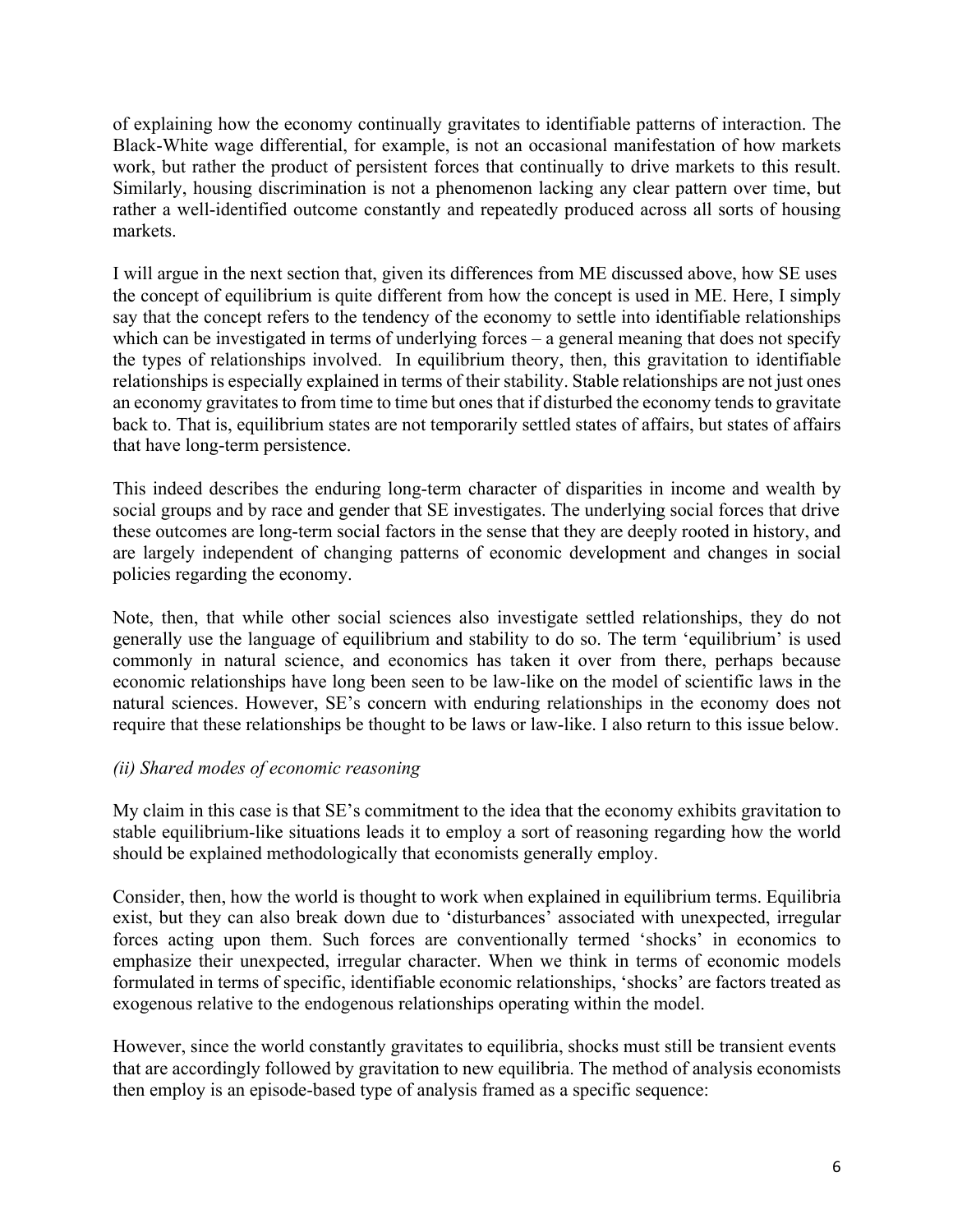#### [equilibrium – shock – new equilibrium]

The original equilibrium and the new equilibrium are linked by the shock, so a continuity exists between them, but the character and source of this link means that original equilibrium does not fully determine and explain the new equilibrium. That is, how the world changes over time depends centrally on the nature of the shock, where it comes from and what its nature is.

I will argue in the next section that SE's interpretation of the nature and role of shocks as the link in this sequence is important to explaining the character of its distinct research program, but close this section with a summary of its claims in Table 2.

#### **Table 2**

#### **Commonalities between economics and SE**

| <b>Commonalities</b>  | Form of economic reasoning                                      |
|-----------------------|-----------------------------------------------------------------|
| Conceptual structures | Equilibria acted on by external<br>forces                       |
| Method of analysis    | $[equilibrium - shock - new]$<br>equilibrium] model of analysis |

#### *4. SE as a distinct research program: A complex systems interpretation*

My view, then, is that what makes SE a distinct research program is how it combines the ways in which it differs from ME and its commonalities with economics in general. I frame the discussion here in terms of commonalities, and then look at their distinctive interpretation, given SE's differences from ME. Drawing on Table 2 on commonalities, then, there are then two ways I explain SE's distinct research program: (i) in terms of shared conceptual structures; specifically, how equilibrium and stability are understood in SE; (ii) in terms of shared modes of economic reasoning; specifically, how the [equilibrium – shock – new equilibrium] model of analysis is employed in SE.

#### *(i) SE's interpretation of shared conceptual structures – equilibrium and stability*

I argued that SE employs an equilibrium-type concept and uses the idea that equilibria tend to be stable. In section 2, however, I argued that fundamental to SE is the view that the economy is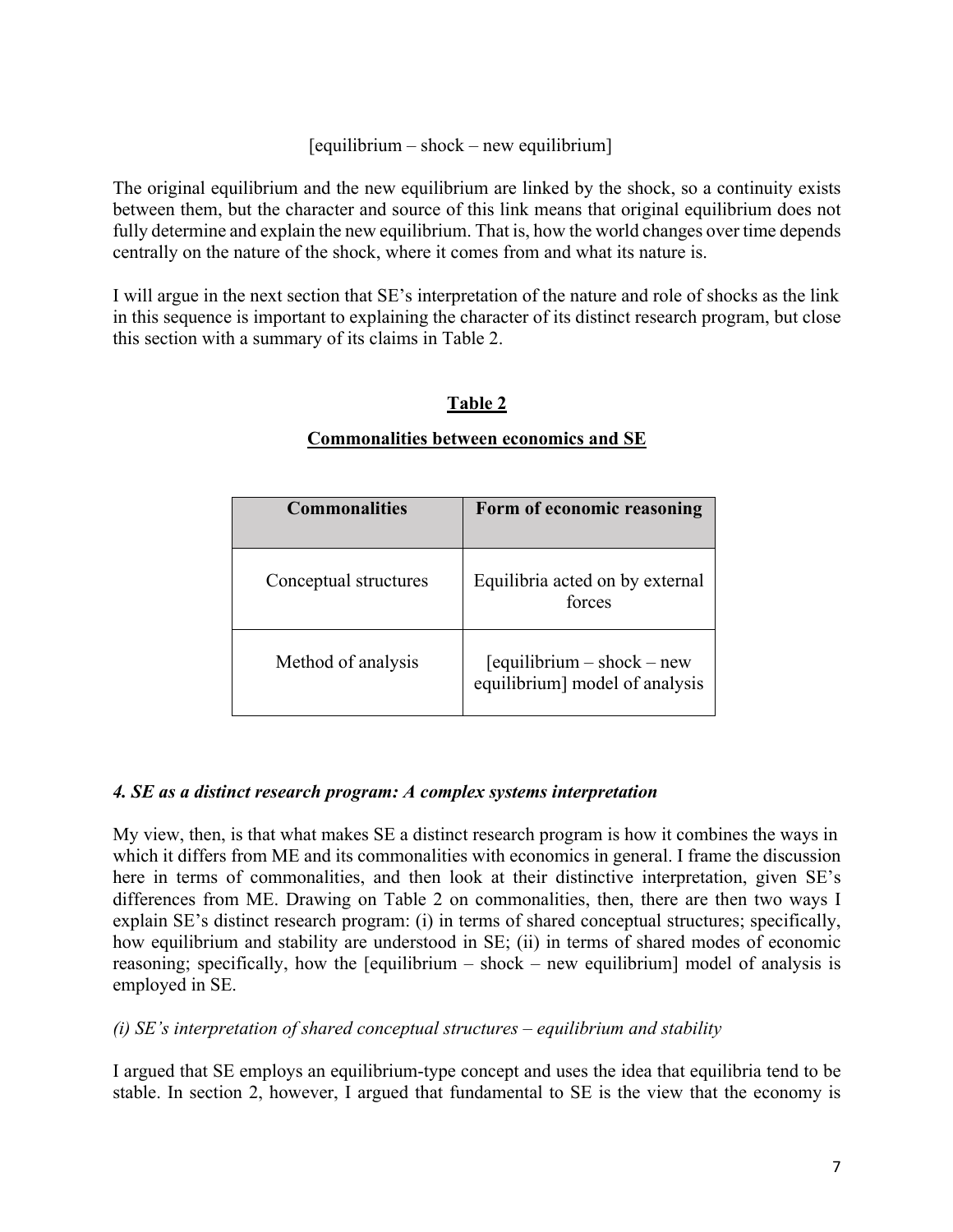embedded in society, not, as ME has it, that society is embedded in the economy. What, then, does the SE equilibrium concept in fact apply to?

According to William Darity:

Stratification economics examines the structural and intentional processes generating hierarchy and, correspondingly, income and wealth inequality between ascriptively distinguished groups (2005, p. 144).

What the equilibrium concept applies to, then, is the hierarchical relationship between ascriptively distinguished social groups, specifically as distinguished by race and gender. That is, what the economy continually gravitates toward is a whole array of stable unequal relations in income and wealth across social groups. Markets accordingly adjust to these 'social group equilibrium' states rather than the Mainstream view that social relationships adjust to market equilibria. As its name indicates, SE is about social stratification, so its use of an equilibrium-type concept, accordingly, is its means of explaining how the economy continually reproduces stable hierarchical orderings of social strata by groups.6

Darity also emphasizes that SE investigates how "Intergenerational transmission effects load heavily on the transfer of material resources across generations" (*Ibid.*). That stratification across social groups operates intergenerationally in determining the movement of material resources from one generation to the next means that social group equilibria are stable and enduring in the long term. Should events or social policy then disturb a given social group equilibrium, we should nonetheless expect society and the economy to gravitate to another.

There is an interesting difference, however, between how SE understands stability and how ME understands it. ME sees equilibria as being produced by symmetrical supply and demand forces, since both sides of the market are determined by the behavior of atomistic individuals, and in a general equilibrium world all markets affect all markets. This means that should external forces displace an equilibrium, the new equilibrium in the market is no more likely to rise or decline in value. Whether prices go up or down cannot be determined since shocks that disturb equilibria are by nature unexpected and irregular.

For SE, however, social group equilibria are hierarchical, so not only do societies continually gravitate to social group orderings, but they also gravitate to overall structures of orderings with different social groups continually positioned on different social economic levels vis-à-vis one another. This tells us something about the way in which the equilibria involved are stable. It is not the case that a given social group is equally likely to see its relative status rise or decline following events – e.g., social movements, political turmoil, natural disasters – disturbing some existing social group equilibrium that is then followed by some new social group equilibrium.

Instead, social equilibria are hierarchical and continually order social groups vis-à-vis one another means that events disturbing existing states of affair are more likely to adjust social group relationships to advantage higher ranked social groups and to disadvantage of lower ranked social

<sup>&</sup>lt;sup>6</sup> Here is worth adding that the term 'equilibrium' as used here obviously does not mean 'desirable' despite Mainstream economists' tendency to sometimes conflate the two.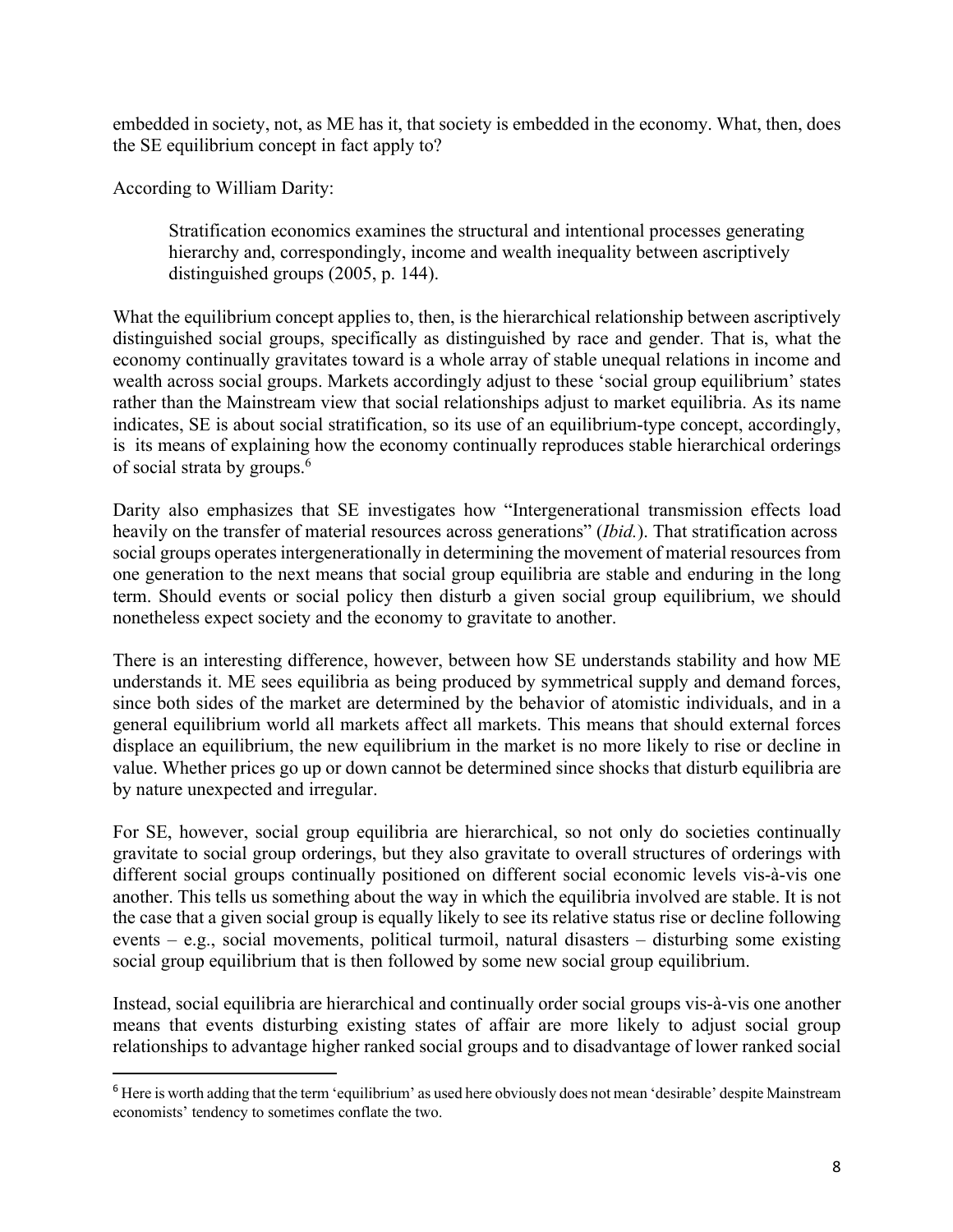groups. That is, equilibria are not symmetrically stable, but involve biased adjustment upwards for advantaged groups and downward for disadvantaged groups. For example, the 2007-2008 financial crises upset an existing social group equilibrium, and was followed by another in which the position of white men was significantly enhanced and the position of black women was significantly worsened (Arestis *et al*., 2014). Thus, the stable character of social group equilibria reflects the overall structures of orderings with different social groups.

#### *(ii)* SE's interpretation of shared modes of economic reasoning – an expanded equilibrium-shock *model of analysis*

The [equilibrium – shock – new equilibrium] model employed in economics is built around the equilibrium concept, and shocks in the Mainstream are regarded as idiosyncratic, unexplainable events relative to the logic of equilibrium determination. However, SE is not a market-centric sort of theory but instead a social relations-centric sort of theory, and thus its focus is on what lies outside the market and ultimately drives the market process. Accordingly reducing social processes to shocks not only distorts thinking about those processes by characterizing them as idiosyncratic and unexplainable, but also discourages investigation of what drives economic outcomes. How, then, do SE economists interpret the Mainstream understanding of the equilibrium-shock model?

Darity's entry point for answering this question is how Mainstream economists are likely to look upon persistent differences in economic success and well-being between individuals in advantaged and disadvantaged social groups. Since these differences cannot be explained by market processes, a natural explanation for the Mainstream economist, he argues, is to ascribe those differences to the behavior of the disadvantaged social groups themselves – an ascription that then functions as "an ideological mask" concealing a society organized hierarchically across advantaged and disadvantaged social groups. For the stratification economist, claims about the defectiveness of a group with outcast/caste status are an ideological mask that absolves the social system and privileged groups from criticism for their role in perpetuating the condition of the dispossessed (Darity, 2005, 144).

The Mainstream idea that market equilibria are disturbed by idiosyncratic shocks consequently suppresses the investigation and understanding of social forces that ultimately underlie and drive market processes by concealing their underlying determinants. For SE, the way markets work depends on what is systematically elided from economic analysis, leaving a socially benign supply-and-demand account as all that economics is about.

SE's interpretation of the [equilibrium – shock – new equilibrium] model consequently aims at replacing the shock idea by analysis of how changes in hierarchical social group relationships cause disruption and adjustment in market processes. Though it oversimplifies, call these disruptions 'social shocks.' Then, since SE shares economics' equilibrium reasoning, the new equilibria that emerge after these shocks not only settle market processes but also social processes. Or, the overall equilibrium state of affairs needs to obtain in both sorts of processes, given that they are connected and interact.

This multi-level or multi-process mode of reasoning is one often used in Complexity Economics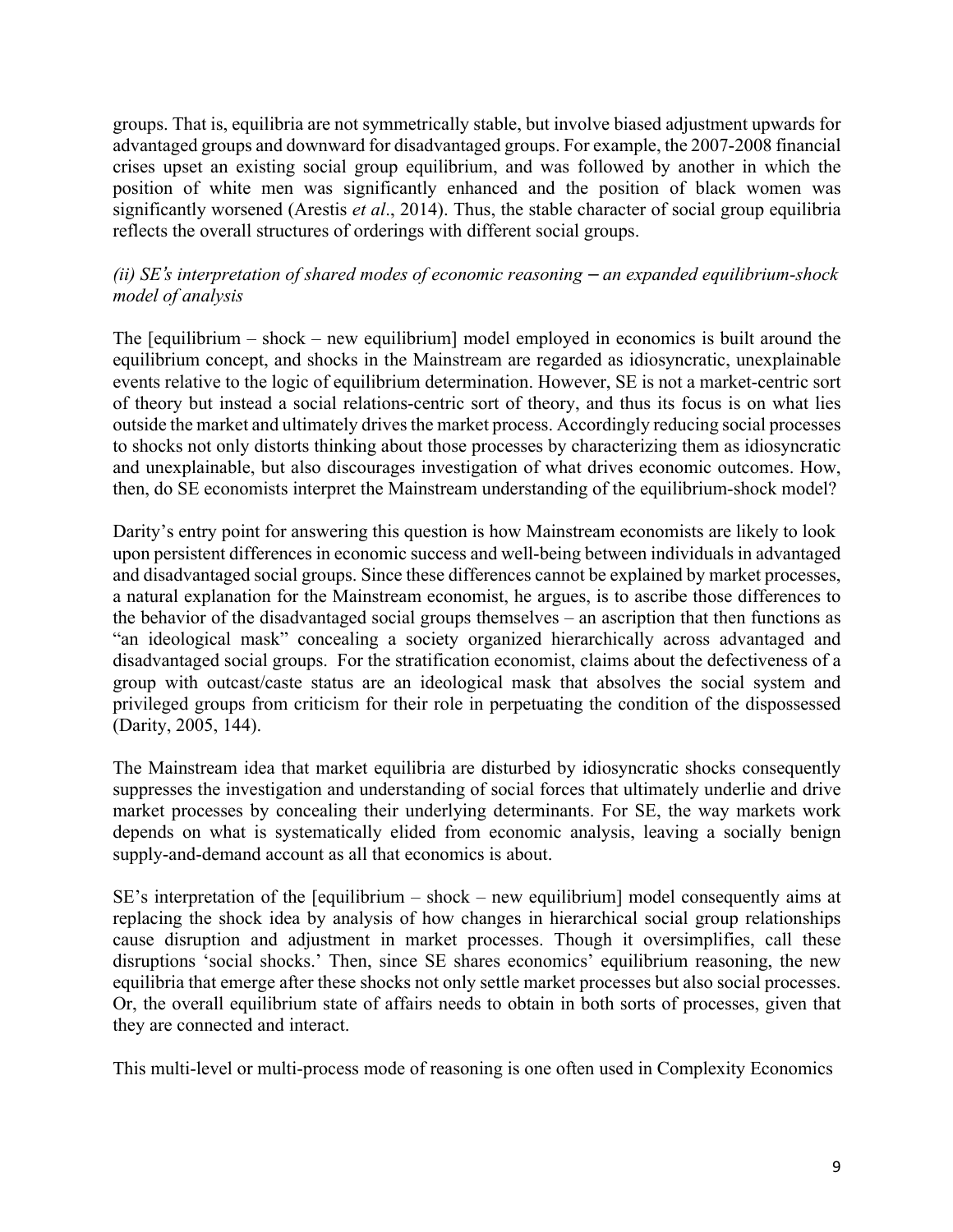where relatively distinct processes interact and some are nested in others – here with market processes nested in social processes. Entire multi-process systems are treated as 'self-organizing' (Simon, 1962), and their analysis involves identifying and explaining relationships between different processes that cause their overall evolution. The difference, then, between the noncomplex, single-process Mainstream view and an SE complex system multi-process view can be set out schematically as follows.

Suppose that the market process is explained in Mainstream supply-and-demand terms. We might think here, for example, of labor markets where the combined effects of choices on both sides of the market mean that altogether atomistic agents' actions *a* have wage determination effects *b*. Causally speaking, then, there exists a direct relationship between *a* and *b*:

$$
a \rightarrow b \ [1]
$$

If we ignore for the moment how social processes affect markets and simply think of changes in markets as only being caused by idiosyncratic shocks, then new equilibria succeed such shocks as in the standard mode of reasoning, and the same market model is then continually reproduced. In short, the *a -> b* relation acts on itself through a reflexive feedback channel – reflexive in the sense that it feeds back upon itself – and makes the market model a complete, self-reinforcing explanation of the world:

$$
a \rightarrow b \rightarrow (a \rightarrow b)
$$
 [2]

Then, the overall causal effects,  $(\Rightarrow)$ , of the direct relationship [1] and the reflexive feedback channel [2] produces both *b*, the wage determination result, and  $(a \rightarrow b)$ , the self-reinforcing conception of the labor market:

*a* and *a* 
$$
\rightarrow
$$
 *b* and *a*  $\rightarrow$  *b*  $\rightarrow$  (*a*  $\rightarrow$  *b*)  $\Rightarrow$  *b* and (*a*  $\rightarrow$  *b*) [3]

That is, since  $a \rightarrow b$  and  $(a \rightarrow b)$  exhibit the same direct effect of *a* on *b*, the reflexive feedback channel demonstrates that the market model provides a complete explanation of the world. Contrast this with SE's view of the world in which social processes are not idiosyncratic but influence market processes. In terms of the same example, suppose the relationship between *a* and *b* involves wage discrimination, and that this is disputed and resisted by those who are victims of it – a social process independent of the market process that acts upon it.

Agents' actions *a* then still have direct effects on *b*, since labor markets continue to work in terms of supply-and-demand mechanics. However, since the effects of social processes now can influence the relationship between *a* and *b*, the market model no longer provides a complete explanation of the world. Therefore, the feedback channel does not simply reproduce the original relationship between *a* and *b* in a self-reinforcing way, so that [2] is now replaced as follows:

$$
a \rightarrow b \rightarrow (a \rightarrow b)
$$
' [4]

The combined relation [3] is accordingly replaced as follows: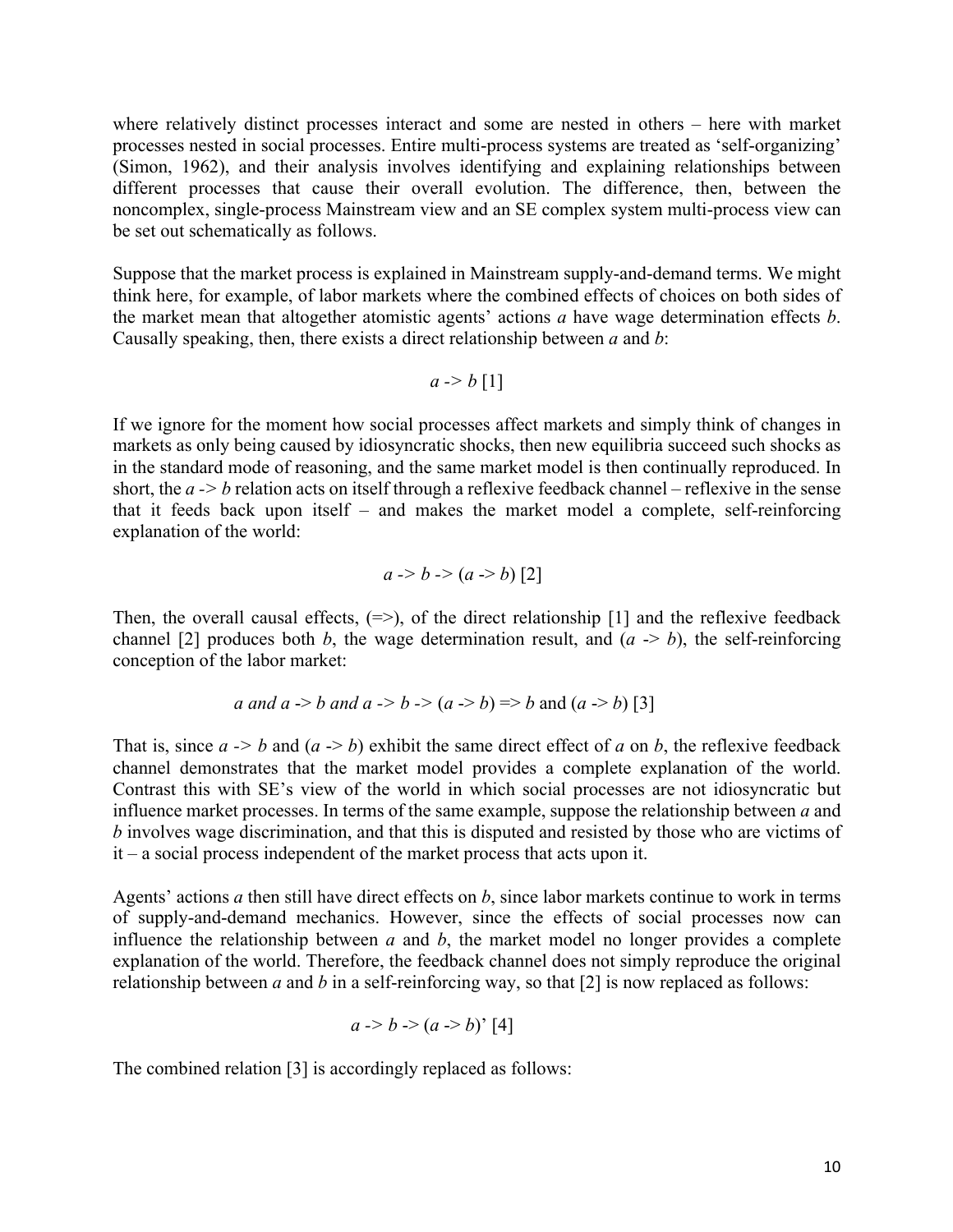#### *a and a -> b and a -> b -> (a -> b)'* => *b* and (*a -> b*)' [5]

The effects *b* in supply-and-demand terms of agents' actions *a* still occur, but the relationship between *a* and *b* has changed because the market process is nested in a social process, namely, that wage discrimination is disputed and resisted, which determines its functioning. In complex systems terms, the market model not only fails to provide a complete explanation of the world, but it ignores how different processes interact in multi-process systems – here where change in markets is determined by social processes that occur outside them and acts upon them. Yet so long as "an ideological mask" concealing social processes acting on markets remains in place, the market process vision of the world in [3] prevails. Table 3 summarizes the results of this section.

#### **Table 3**

| <b>Focus of comparison</b> | <b>ME</b>                                                  | <b>SE</b>                                           |
|----------------------------|------------------------------------------------------------|-----------------------------------------------------|
| Conceptual structures      | Symmetric, socially benign<br>supply and demand equilibria | Asymmetric, hierarchical<br>social group equilibria |
| Method of analysis         | Idiosyncratic shocks and a<br>single process conception    | Social 'shocks' and a multi-<br>process conception  |

#### **SE as a distinct research program**

This account leaves two matters unexamined. First, it says very little about the social processes in [4] that are associated with persistent differences between social groups by race and gender in market economies, or about how they may have transformative effects on market processes. Indeed, in a multi-level, multi-process analysis, we begin to see the limitations of reasoning in terms of 'shocks' as set out in this section, since this limits what gets said about social processes.

To make this analysis more meaningful, then, the next section lays out a framework for integrating social processes with market processes. To do so, it compares SE and ME in terms of how they address the effects of social processes on market processes, and by treating SE as an economics of exclusion.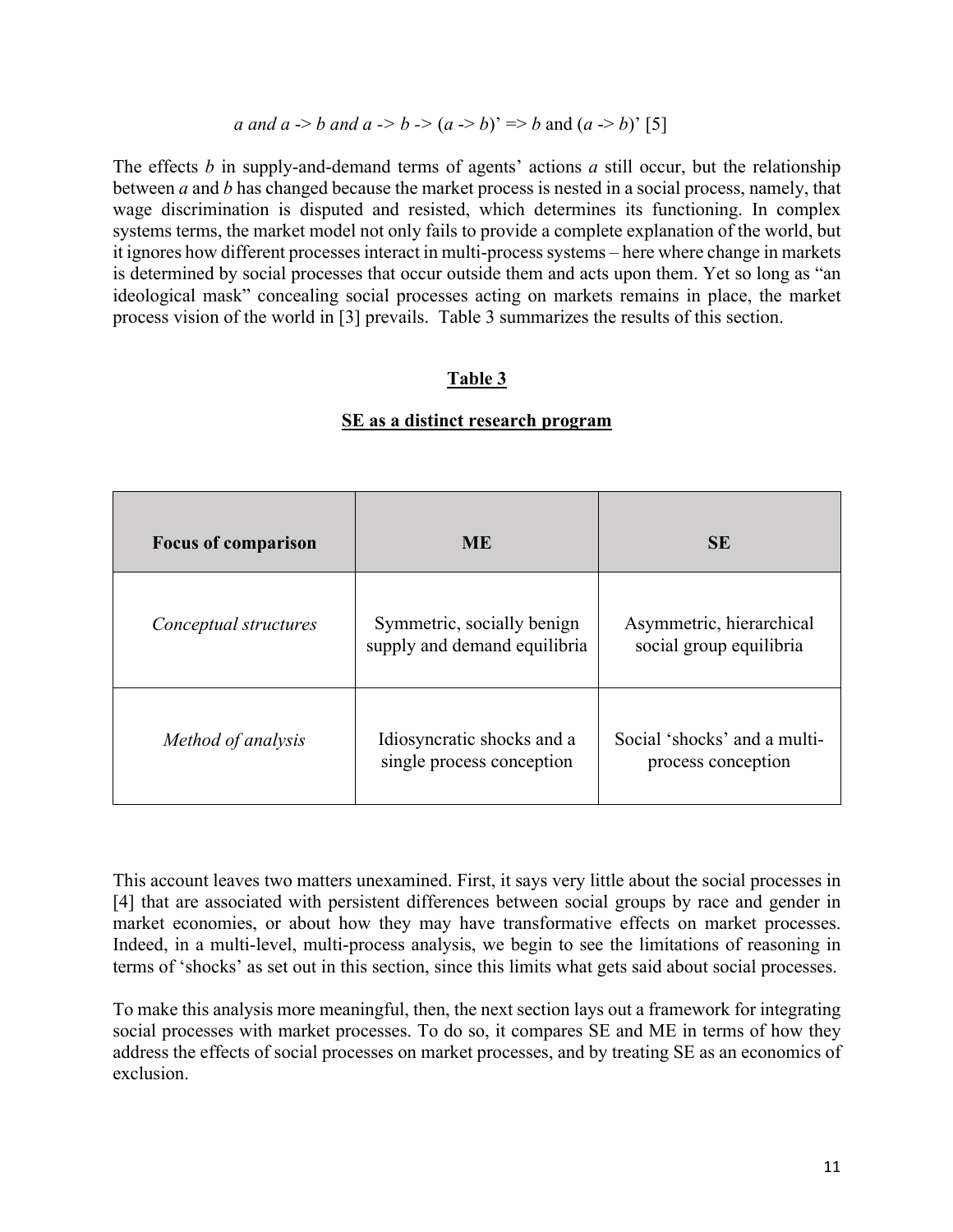Second, [5] not only tells us that markets do not simply reproduce themselves in a self-reinforcing way, given the interaction between social and economic processes, but it also suggests that market processes may evolve in virtue of how social processes operate upon them. The section following the next thus turns to the issue of how they might evolve together.

#### *5. SE as an economics of exclusion*

The complex systems interpretation of SE in the last section, combined with ME's "ideological mask," implies that SE's distinctive research program examines the interaction between social and market processes which ME conceals. SE, then, is first and foremost an 'economics of exclusion' in that it constitutes a response to ME's exclusion of social processes from economic analysis: it investigates *what* ME excludes from economics, namely, the influence of social processes on market processes. Yet, SE is also an economics of exclusion in that it investigates *how* that exclusion operates, or how ME's "ideological mask" restricts attention to market processes at the expense of providing a full account of how the market economies work hierarchically.

I offer one way of addressing these two dimensions of exclusion by comparing how SE and ME approach the traditional taxonomy of goods. In the standard goods taxonomy, different types of goods are classified according to two characteristics: whether their consumption is rivalrous and whether it is excludable. Rivalrousness is a matter of whether one person's consumption precludes another's. Excludability is a matter of whether people's access to goods can be limited. Combining these two characteristics produces four different types of goods: private goods, public goods, local public goods (or club goodss), and common pool resource goods (see Table 4).

#### **Table 4**

#### **Standard taxonomy of goods**

|               | Excludable    | Non-Excludable             |
|---------------|---------------|----------------------------|
| Rivalrous     | Private goods | Common pool resource goods |
| Non-rivalrous | Club goods    | Public goods               |

#### *(i) What is excluded from economics: SE on club goods and common pool resource goods*

I argue that SE focuses on southwest-northeast diagonal in Table 4, and sees the distinction between club goods and common pool resource goods as broadly reflective of how social processes determine market processes in hierarchical societies through a whole variety of social restrictions.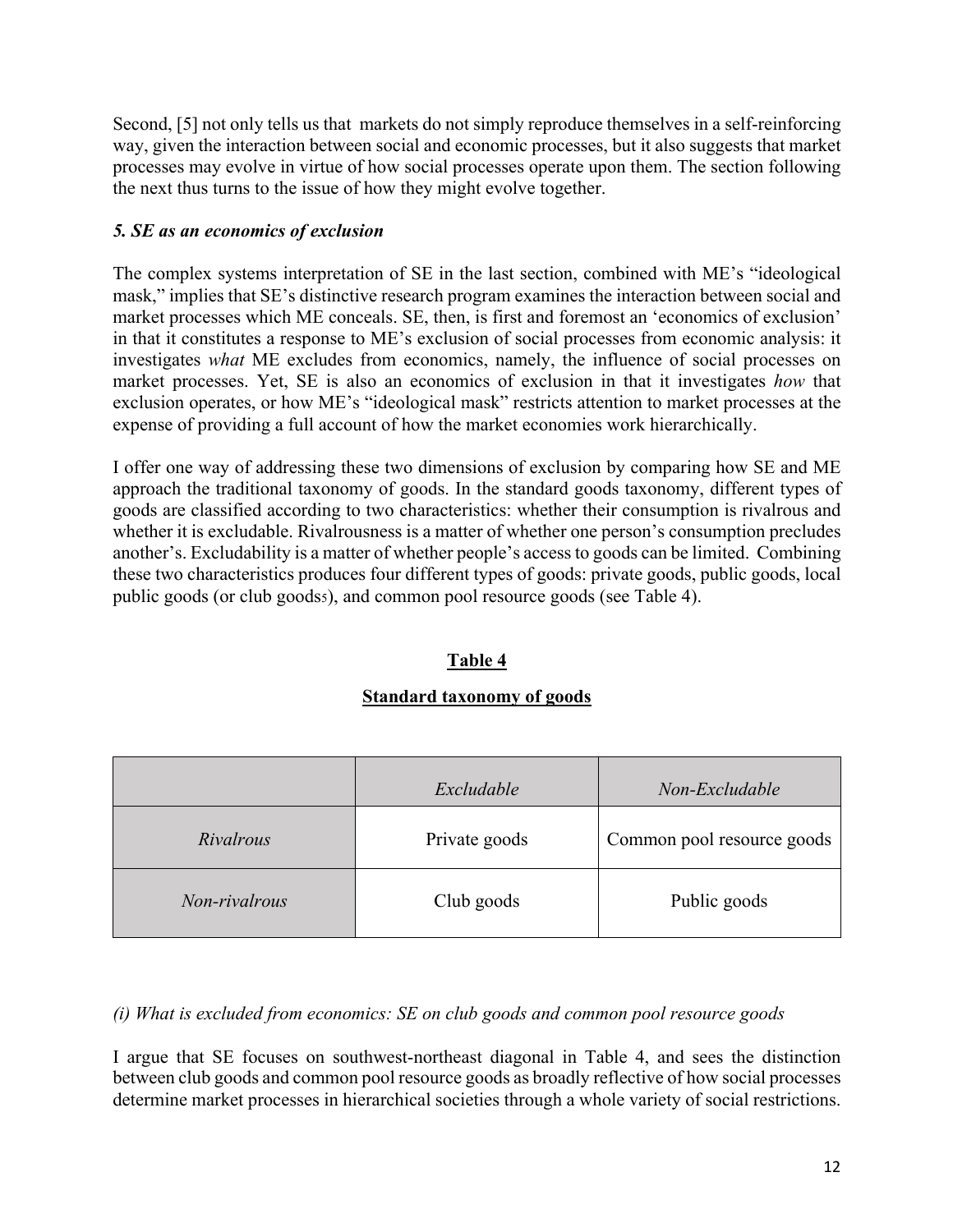Club goods, then, are the product of membership rules extended to a limited number of people. Access to such goods is fully excludable and non-rivalrous so long as membership is limited. Once in the club, a person has unlimited, exclusive access to what the club provides, while those not in the club have no access to the goods the club provides. Indeed, for those not in the club, the opposite case is common pool resource goods. Common pool resource goods exist where secure property rights are absent and government regulation is ineffective or non-existent. Their consumption is rivalrous and access is nonexcludable, so that they are often over-used depleting their resource base in tragedy of the commons type scenarios.

For SE, society's hierarchical organization by social groups, where some groups are socially and economically advantaged and other groups are socially and economically disadvantaged, replicates the distinction between these two types of goods. Belonging to a social group is equivalent to being a member of that group, so hierarchical social orders work according to social group membership. Advantaged social groups enjoy membership in exclusive club-like social arrangements that allow higher levels of consumption (and real income), while disadvantaged social groups are restricted from being members in those social arrangements, and accordingly are left with lower levels of consumption (and real income).

If we see the social arrangements involved as deeply rooted in social prejudice and long-standing maintenance of the rules that limit access to privileged club-like economic institutions, then this distinction provides a solid basis for explaining how "Intergenerational transmission effects load heavily on the transfer of material resources across generations" (Darity 2005, p. 144).

The club goods idea, then, can be used to explain discrimination in social terms since discrimination is central to maintaining restrictive access for some social groups. Human capital based theories of wage differentials use purported differences in skills to explain restricted access, but a club goods interpretation makes social prejudice a fundamental determinant of restricted access.

At the same time, the idea that disadvantaged social groups are left to compete over free access common pool resource goods well describes the trap-like conditions people face when excluded from club-like opportunities. For example, housing markets in poor inner urban areas place higher burdens on socially disadvantaged individuals than housing markets in better off urban areas (Desmond, 2016).

Consider now how ME avoids making social group hierarchy a part of economics.

#### *(ii) How ME's "ideological mask" works: Private goods and public goods*

I argue, then, that ME emphasizes the northwest-southeast diagonal in Table 4, and assumes that the economy can be fully explained in market process terms alone by focusing simply on the distinction between private goods and public goods. Of course, the production and provision of private and public goods depend on social processes, respectively, private property rights and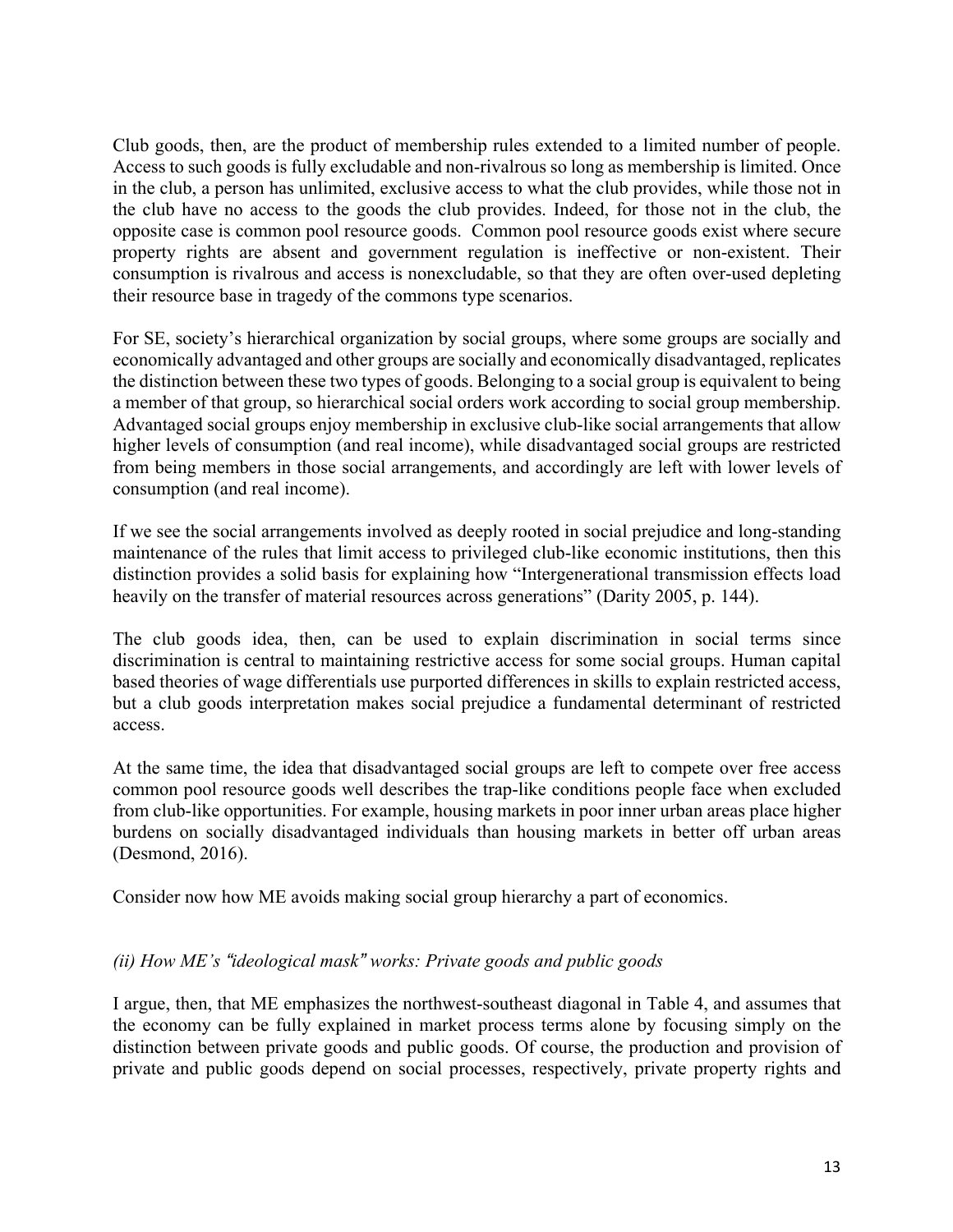government. How, then, does ME proceed as if market processes work independently of social processes?

In principle, private property rights and government provision of public goods extend to all people in a society. Thus, the social processes they depend on do not distinguish higher ranked social groups and lower ranked social groups, whereas the social processes generating club goods clearly do so. Thus, focusing on private and public goods alone makes it appear that market processes work independently of social processes.<sup>7</sup>

At the same time, ME needs to de-emphasize the role played by club goods and common pool resource type goods in the economy. Evidence for this lies in the JEL code, where club goods fall under State and Local Government, the next-to-last sub-category (H7) under public goods (falling just before Miscellaneous Issues), implying they concern a specialized topic not central to the overall category of public goods (whose primary focus is national governments). Thus, the socially restrictive character of many local communities, where zoning and disguised red-lining practices favor socially advantaged groups in a club-like way, is represented as a minor topic. Alternatively, club goods can be investigated under Externalities and Redistributive Effects (H23).

The idea that restrictive effects of club goods are 'externalities' itself implies that they are side effects of market processes, and thus not central to the overall explanation of market processes. Common pool resource goods have even a lesser status in the JEL code. Their investigation generally falls under category Q: Agricultural and Natural Resource Economics; Environmental and Ecological Economics, significantly down in the JEL alphabetical order, and they are typically investigated in relation to environmental problems and not the social conditions of urban communities.

However, disadvantaged urban communities often suffer the same sort of problem investigated in environmental economics, namely, their populations' competition for their limited resources undermines their precarious resource base. Schools, public safety, food stores, transportation, etc. are shared resources in limited supply and thus subject to over-use that further erodes them.

Despite the fact, then, that the common pool resource problem clearly affects disadvantaged communities, ME rarely generalizes the common pool resource problem to include differences in types of communities. Indeed, to do so would make obvious that resource quality systematically varies across communities, thus demonstrating that communities can be differentiated hierarchically by advantage and disadvantage, and therefore that market outcomes are determined by social processes.

The argument in this section, then, differentiates SE and ME according to the latter's control of what economics is supposed to be about, especially as institutionally legitimated in the official JEL taxonomic classification system for economics. That system influences economists' research priorities, economics education, and the formulation of social policy in such a way as to suppress

<sup>&</sup>lt;sup>7</sup> I emphasize appearance here to capture the ME an 'as if' strategy. Clearly, however, private property rights and government provision of public goods do not extend to all people equally in practice as, for example, the realities policing and court systems in hierarchical societies well demonstrate.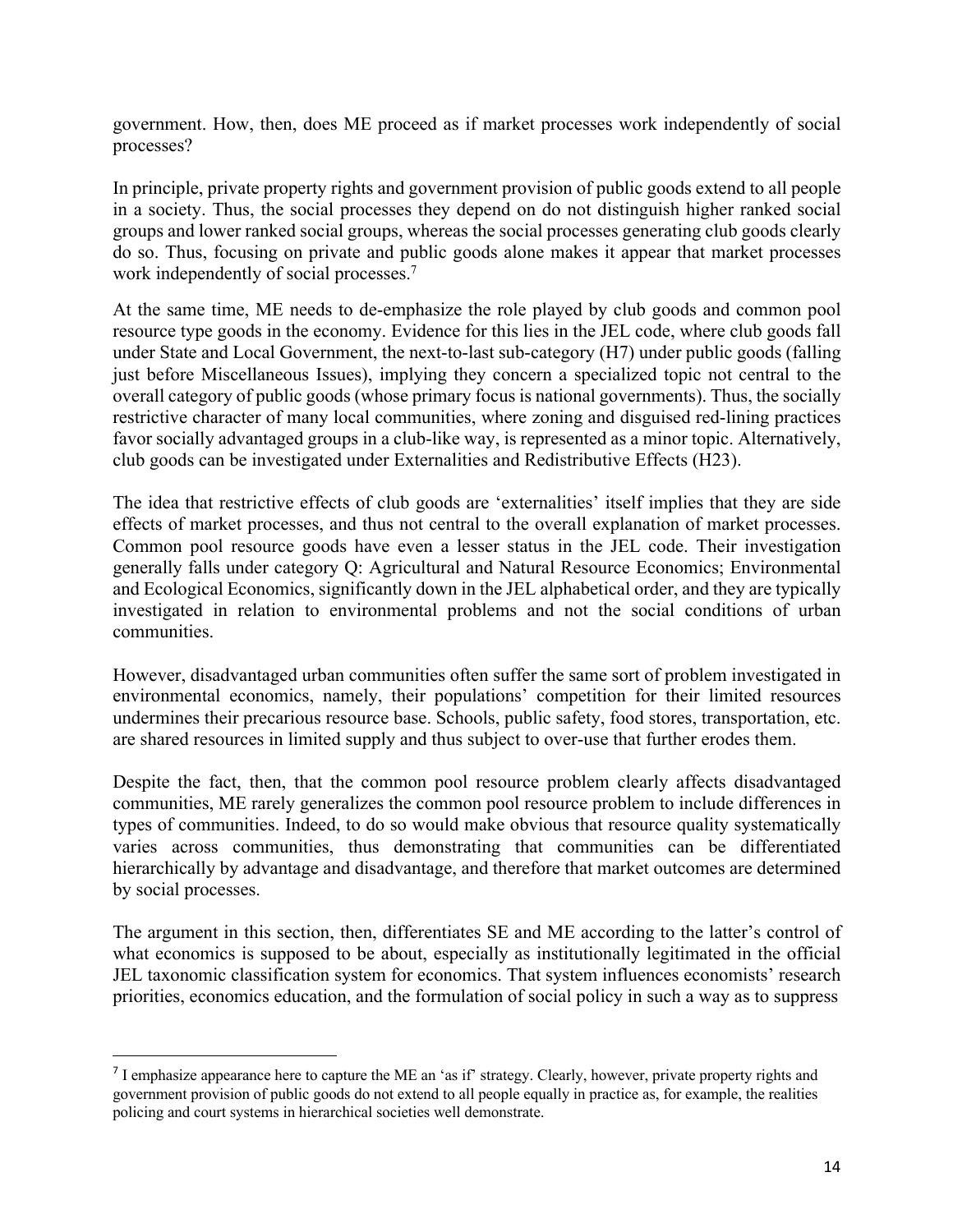investigation and thinking about how social group hierarchy is perpetuated and reinforced by market processes.

However, for SE, market processes are embedded in social ones, and so (as indicated by [5] in the last section) markets do not simply reproduce themselves independently of social processes; rather, social processes determine whether markets work to perpetuate social hierarchies. Thus, how social processes evolve in relation to market ones deserves discussion to fully account for the distinctive research program of SE. This is the subject of the following section.

#### **6. SE on the evolution of social and market processes**

Though SE uses an [equilibrium – shock – new equilibrium] model of analysis, we saw that shocks are social shocks, not the sorts of idiosyncratic disturbances that ME with its exclusive attention to market processes assumes, and as such constitute the effects of social processes on markets. At the same time, though SE is concerned with enduring relationships in the economy, it is not committed to the idea that they reflect laws or are law-like relationships, as ME implies with its natural science vision of the economy.

For SE, how the economy evolves over time is determined by how social relationships evolve over time. I suggest, then, that for SE, with its foundations in social group identity theory, there are two, opposing types of determinants that explain the evolution of social relationships. The first derives from standard social group identity theory. In that theory, individuals' own social group locations serve as reference points that frame their behavior. Specifically, individuals act in ways that favor other in-group individuals and disfavor out-group individuals (Tajfel *et al.*, 1971). In political terms, people form alliances with members of their own social groups against people in other social groups. I characterize this type of political alliance as in-group politics.

The second determinant derives from a refinement in social identity theory associated with explaining circumstances in which people identify with multiple social groups – termed intersectionality (Crenshaw, 1989; cf. reference blinded) – such that their behavior can favor one set of in-group individuals in one situation and another set in another situation. For example, a person might identify with others by race or by gender depending on the situation. In political terms, people can form alliances with social groups they are members of against social groups which they are also members of.

In effect, people have one foot happily in one group and their other foot unhappily in another. This complicates political alliances, but it also creates opportunities that do not exist in simpler in-group versus out-group circumstances, since the divided individual with multiple identifications remains a member of groups that may be in opposition, and thus acts potentially as a bridge between them. I characterize the types of political alliance that this involves as cross-group politics (cf. Davis 2015).

If we look back, then, to the formal analysis in section 4, note that [2] and [3] describe a closed, self-reinforcing world in which existing relationships perpetuate themselves. Standard social group identity theory fits this analysis because an in-group versus out-group situation sustains itself. In contrast, [4] and [5] describe circumstances in which the world is open and evolves in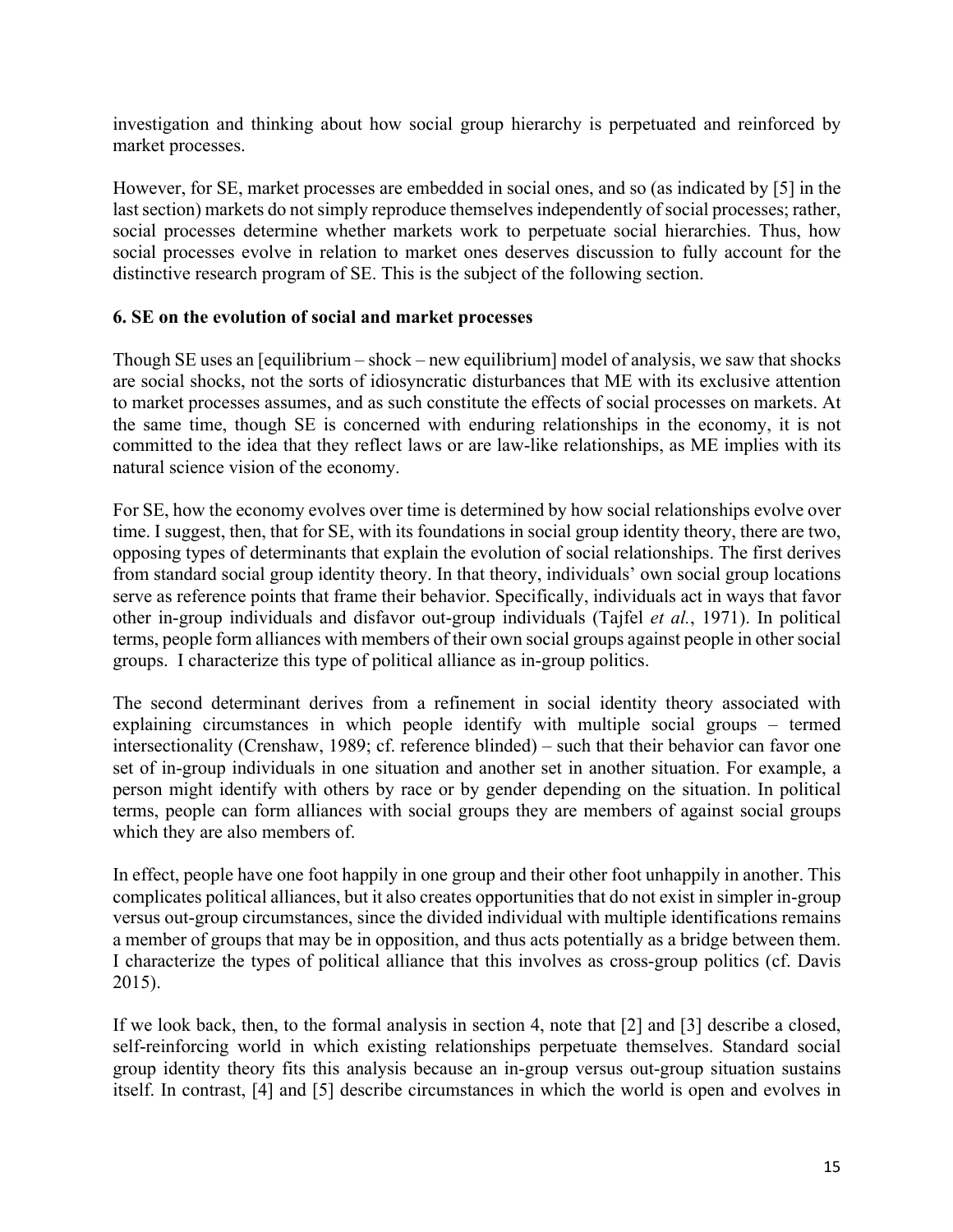that existing relationships do not perpetuate themselves. Intersectionality social group identity theory fits this analysis because cross-group politics hold the potential for transforming existing relationships.

The world we actually live in, of course, is the intersectional one – standard social group identity theory being only an initial theoretical framework that has undergone refinement. Thus, we live in a world in which social relationships can evolve, despite the strong forces producing social stratification, when social processes act to change market relationships that maintain social stratification. Here I explain those social processes in a very elementary way in terms of political and social group identities, and do not explain any particular types of change. The important conclusion here, then, is the SE, because it sees the economy as embedded in society, possesses the capacity for explaining this potentially changeable world. ME lacks this capacity, and indeed in assuming society is embedded in the economy works to secure a socially stratified world.

#### **7. Concluding comments regarding the future of SE**

ME's dismissal of SE and other non-conforming economic approaches is clearly costly to them. Yet it may be costlier to ME, since it leaves Mainstream economists with the unchallenged view that social processes are reducible to and fully explained by market processes. I trust that the idea that society is fully explainable by the economy is so implausible once reasonably considered that the risk to ME of its self-isolation and insulation from dissident approaches will be apparent. The prospects for SE, however, are in principle quite positive. On the one hand, it is hard to deny that the most fundamental social economic issues facing people in the world today are rising inequalities and the disparate opportunities and well-being by race and gender. These issues must be addressed if human society is to prosper, and SE provides a framework in which this can be done. The goal of this paper, then, was to try to contribute to further articulating what this framework involves on the grounds that this articulation may increase its influence and progress. On the other hand, SE, as rooted in social group identity theory, provides a concrete framework in which these fundamental contemporary issues can be addressed. What is especially powerful about this framework is that it shows how social processes can be determinative of market processes through understanding the politics of social groups. One of the tasks of this paper was thus to link social group identity theory with politics so as to show what social and market processes' evolution depends upon in terms of how people confront social stratification.

This paper has left out of consideration one very important social domain that should be integrated into the characterization of SE and into any analysis of change in society and the economy: ethics and values as a basis for the politics of social economic policy. I leave this to future discussion.

#### *Conflict of interest statement*

No conflict of interest exists between the author and any financial or personal relationships with third parties whose interests could be positively or negatively influenced by the article's content.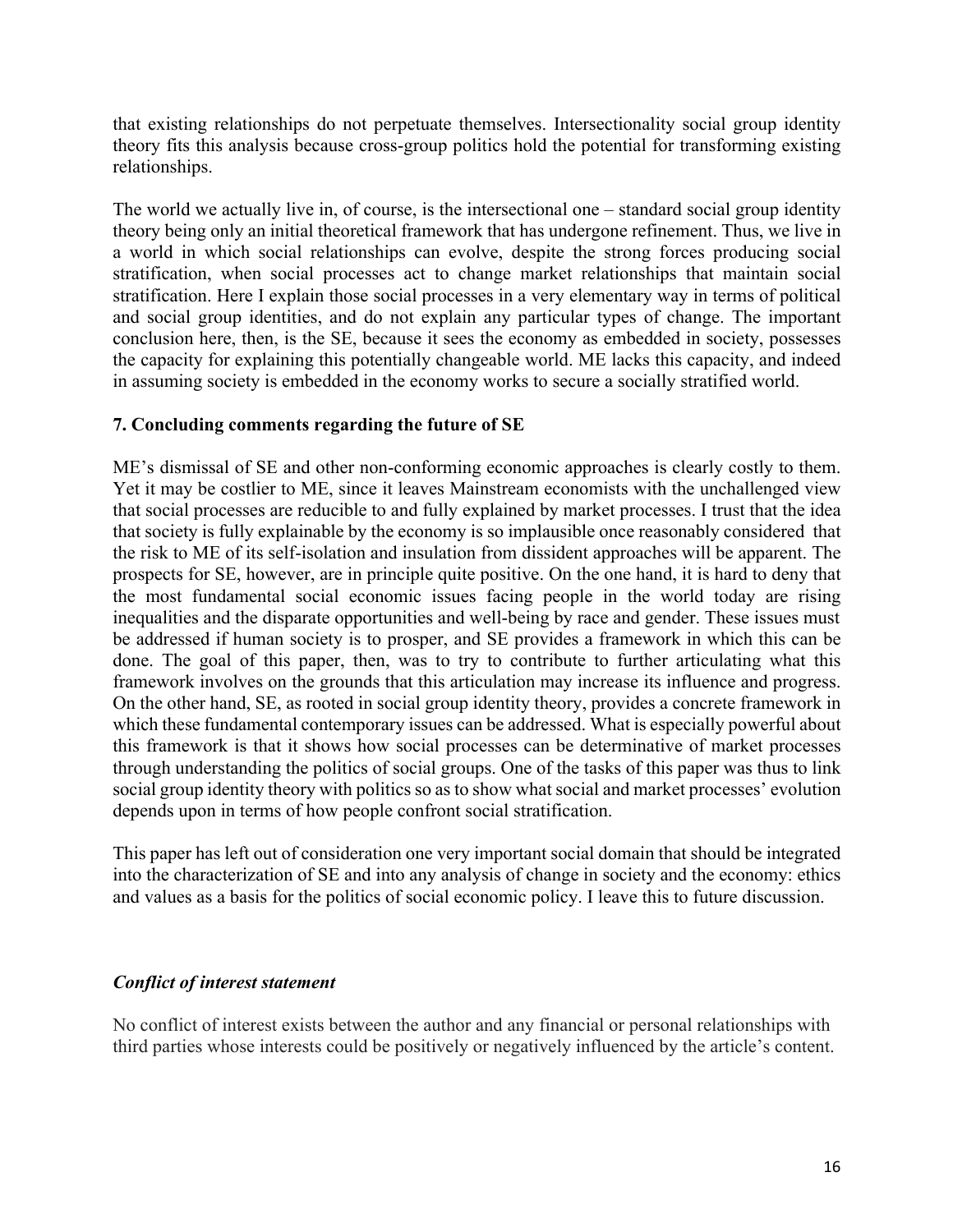#### *References*

Arestis, Philip, Aurelie Charles, and Giuseppe Fontana (2014) "Identity Economics Meets Financialisation: Gender, Race, and Occupational Stratification in the US Labour Market," *Cambridge Journal of Economics* 38 (6): 1471-1491.

Barth, Daniel, Nicholas W. Papageorge, and Kevin Thom (2018) "Genetic Endowments and Wealth Inequality," NBER Working Paper No. 24642, Cambridge: MA: National Bureau of Economic Research.

Becker, Gary (1957) *The Economics of Discrimination*, Chicago: University of Chicago Press.

Buchanan, James (1965) "An Economic Theory of Clubs," *Economica* 32 (125): 1-14.

Crenshaw, Kimberlé (1989) "Demarginalizing the intersection of race and sex: a black feminist critique of antidiscrimination doctrine, feminist theory and antiracist politics," *University of Chicago Legal Forum* 129: 139–67.

Darity, William A., Jr. (2018) "Foreword," *Journal of Economics, Race, and Policy* 1: 1.

Darity, William A., Jr. (2005) "Stratification Economics: The Role of Intergroup Inequality," *Journal of Economics and Finance* 29 (2): 144-153.

Darity, William A. Jr., Patrick Mason, and James Stewart (2006) "The economics of identity: The origin and persistence of racial identity norms," *Journal of Economic Behavior and Organization* 60: 283-305.

Darity, Jr., William A. Jr., Darrick Hamilton, Patrick L. Mason, Gregory N. Price, Alberto Davila, Marie T. Mora, and Sue K. Stockly (2017) "Stratification Economics: A General Theory of Intergroup Inequality," in Andrea Flynn, Susan Homberg, Dorian Warren, and Felicia Wong (eds.), *The Hidden Rules of Race*, Cambridge: Cambridge University Press*:* 35-51.

Davis, John (2016) "Economics Imperialism versus Multidisciplinarity," *History of Economic Ideas* 24 (3): 77-94.

Davis, John (2015) "Stratification economics and identity economics," *Cambridge Journal of Economics* 39 (5): 12-15-1229.

Davis, John and Robert McMaster (2017) *Health* Care *Economics*, London: Routledge.

Desmond, Matthew (2016) *Evicted: Poverty and Profit in the American City*, New York: Crown.

Kapp, K. William (1970) "Environmental Disruption: General Issues and Methodological Problems," *Social Science Information* 9 (4): 15-32.

Lazear, Edward (2000) "Economics Imperialism," *Quarterly Journal of Economics* 115 (1): 99- 146.